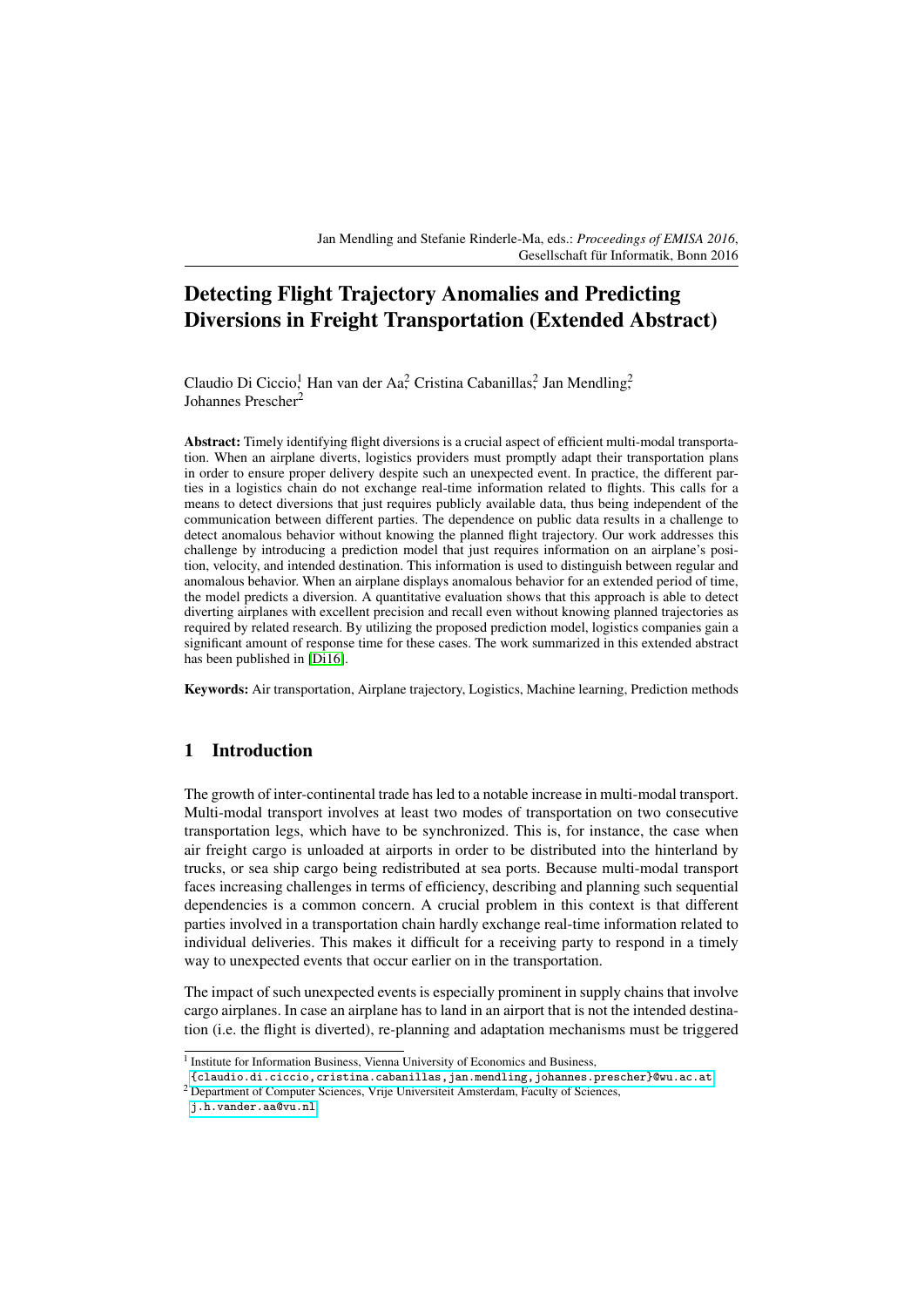so that other parties involved in the chain can continue with the delivery of the cargo. Although diversions are relatively rare, their impact on the logistic chain is significant. To recognize the impact of a diversion on costs and  $CO<sub>2</sub>$  emissions, it must be considered that the freight of an airplane is, on average, loaded onto [3](#page-1-0)0 trucks.<sup>3</sup> If the airplane diverts to a different destination airport, the logistics service provider has to cancel (or reroute) the trucks that have been sent to the expected destination, and in parallel arrange for new transportation means to pick up the cargo in the actual landing airport. Therefore, this requires a rerouting of up to 60 trucks for a single airplane. Optimization of scheduling around such unexpected events is therefore recognized as one of the most important fleet management decisions. In order for these corrective actions to be effective, it is crucial that the logistics service provider becomes aware of the airplane diversion as soon as possible [\[Bu13\]](#page-3-1). Unfortunately, the communication between logistics service providers and cargo airlines is in practice not as prompt as required. In fact, logistics service providers do not receive real-time information and are generally even only notified once an airplane has already landed at another airport. Therefore, it is desirable to identify an anomalous flight behavior without depending on such information completeness.

In this paper, we address the problem of alerting receiving parties, e.g. trucking companies, in case a delivering airplane is diverted. Based on real scenarios, we make use of event data that is semi-publicly available. More specifically, our contribution is a prediction model that detects flight trajectory anomalies based on minimal input data. We implemented the model as a prototype and tested it on a sample of flights yielding a high predictive accuracy. The prediction model provides considerable gains in response time.

To the best of our knowledge, our research work is the first that addresses the issue of predicting the diversions of flights. We also remark here that our approach operates under the requirements that trajectories are not known a priori, and that there is no limited geographical area that is specifically meant to be put under analysis. Previous techniques have challenged related issues in the area of monitoring aircraft routes based on flight data [\[Kr02,](#page-3-2) [GSF11,](#page-3-3) [Gu14\]](#page-3-4). Nevertheless, not only they pursue different goals, but also their operating conditions change in terms of information they require: The need of planned flight trajectories as input, the circumscription of the geographical area in scope, or the higher number of factors used to detect anomalous behavior.

# 2 Automated Flight Diversion Detection

This section describes the proposed prediction model for the automated detection of diverting airplanes. During a flight, an airplane transmits updates on its *(i)* position, *(ii)* velocity, *(iii)* and altitude. We refer to these updates as *flight track events*. Whenever our model receives a flight track event, it predicts whether the airplane is diverting or whether it is still heading towards its intended destination. To make this prediction, the model performs three subsequent steps. (1) Given the receipt of a flight track event, the prediction model combines the received information with the previous gathered events within a given time

<span id="page-1-0"></span><sup>&</sup>lt;sup>3</sup> According to a major logistics service provider that we have collaborated with in this research project.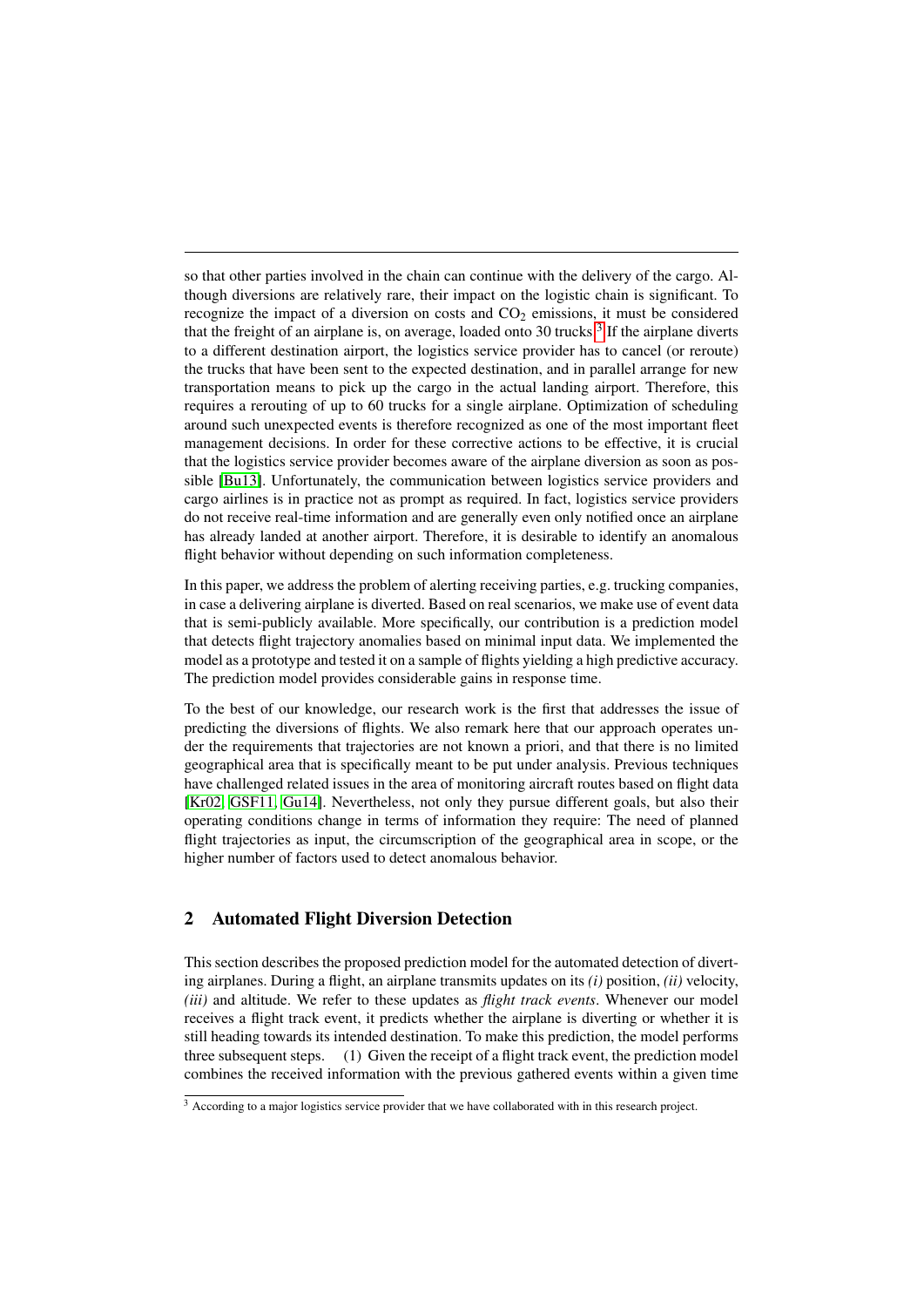#### Jan Mendling and Stefanie Rinderle-Ma, eds.: *Proceedings of EMISA 2016*, Gesellschaft für Informatik, Bonn 2016

interval. The length of the time interval *L* is customizable. Such a combination leads to the generation of five *features*, based upon the framework of [\[Ca14\]](#page-3-5): *(i) Distance completed* from the origin airport, *(ii) distance gained* towards the destination, *(iii) velocity deviation*, *(iv) altitude deviation*, and *(v) phase*, namely the covered fraction of the distance from the origin to the destination. (2) The second step uses a one-class classifier to process the treated data. Given the aforementioned features as input, it determines whether the behavior in the time interval should be considered as normal or anomalous. In our implementation, we resort on one-class Support Vector Machines (SVMs) with Gaussian kernel as the classifiers [\[CV95\]](#page-3-6). We opted for one-class SVMs because they can be trained on behavior observed in regular flights. It is a valuable advantage in our setting, since the diversions are rare. (3) Finally, we augment the classification of the behavior with the classifications of the airplane's prior intervals. If the number of consecutive anomalous intervals in the flight history surpasses a certain threshold *t*, our model predicts a diversion.

# 3 Evaluation

We have evaluated the prediction accuracy and response time gains achieved by using our model on real flight data, acquired from FlightRadar24 and FlightStats for a period ranging from 10/07/2013 to 16/07/2013, and from 14/07/2013 to 11/08/2013, respectively. The data sets contained labeled data both of regular and diverted data, mainly related to routes over the United States and Europe. We have first conducted a grid search in the training and validation phase to tune the best configuration of the parameters (the SVM-specific parameters, the length of the time intervals *L*, and the number of consecutive anomalies that lead to a diversion alert *t*). Our final objective was to maximize the F-score, recall and precision of predictions [\[Mi97\]](#page-3-7), keeping the time needed for a diversion prediction  $L \cdot t$  as low as possible. To this end, we adopted a K-fold cross-validation approach with  $K = 5$ [\[Ko95\]](#page-3-8) on approximately the 80% of the flight data. Once the best performing parameters combinations were collected, we proceeded with the test phase on the remaining 20% of data. Gathered test results turned out to be in line with the validation phase, thus showing that the classifiers do not suffer from overfitting with respect to the training data. The minimum and maximum F-score respectively amounted to 0.76 and 0.82. The corresponding values for precision and recall floated in the range 0.78–0.96, and 0.68–0.79. The best classifiers raised a diversion alert after processing consecutive events for 12 to 16 minutes.

To assess the response time gain, we have considered two separate metrics: *(i)* the timegain w.r.t. planned arrival time, namely the response time gained to cancel or redirect road transportation assigned to pick up cargo at the original arrival airport, and *(ii)* the time-gain w.r.t. actual arrival time, i.e., the response time gained to arrange road transportation to pick up cargo at the new arrival airport. Using the configuration that performed best in terms of highest F-score, our approach is on average able to predict a diversion 120 minutes before the originally scheduled landing time, and 62 minutes before the actual landing occurs. This gives logistic service providers more than one hour to react to a probable diversion. This is a significant gain in comparison to the case where logistic service providers have to wait for a notification of the diversion, which often occurs up to two hours *past* the actual landing time.